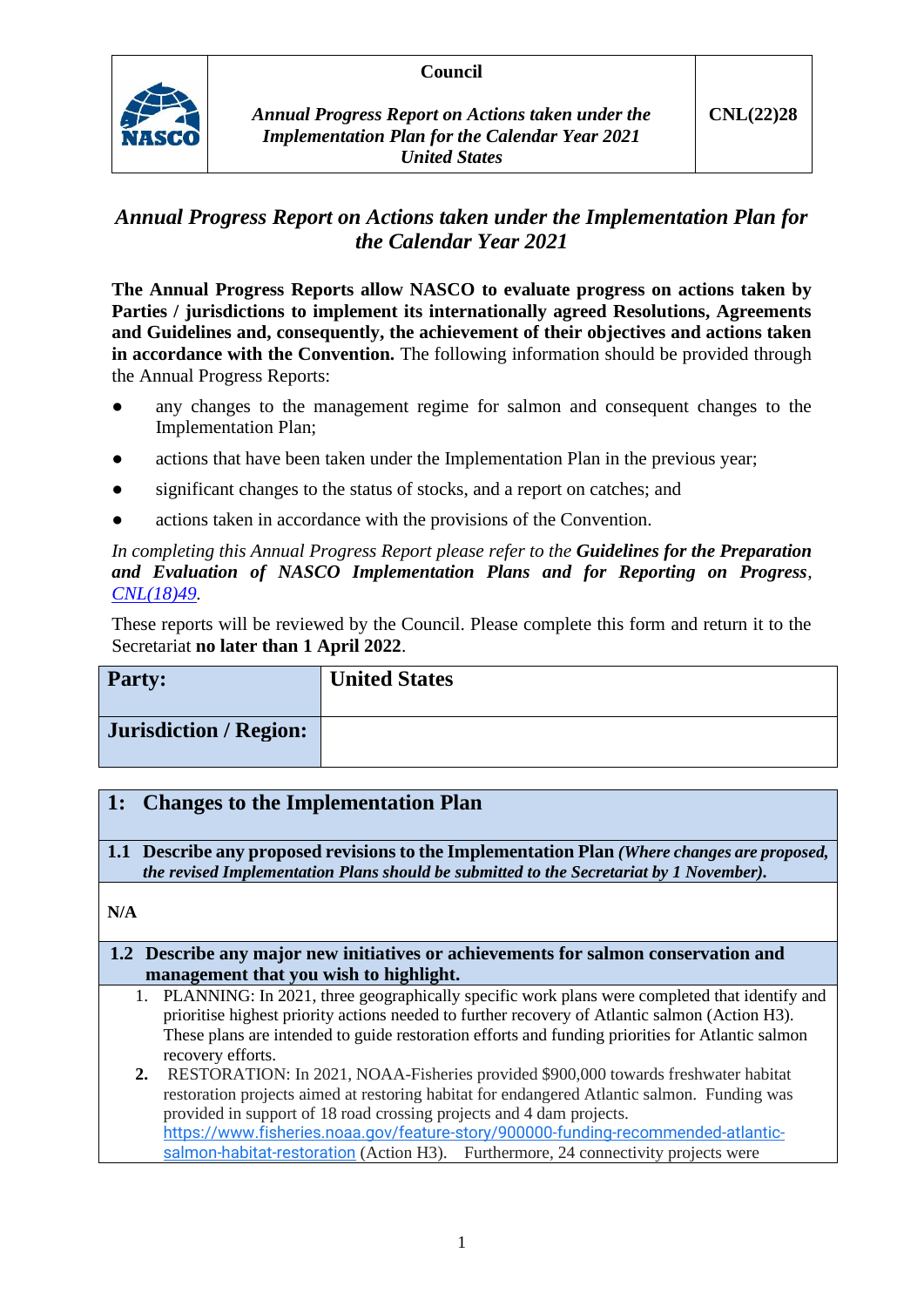completed in 2021 improving access to 61 km of rivers and streams. In doing so, these projects restored full connectivity to 123 units of salmon habitat and improved access to another 774 units (where 1 unit  $= 100$ m2) (Action H1).

- 3. OUTREACH: In 2021, we created an animated video that highlights the threats Atlantic salmon face and actions that the public can take to protect and restore Atlantic salmon and their ecosystems. The video can be viewed at: [https://videos.fisheries.noaa.gov/detail/videos/protected-species\\_/video/6259928987001/atlantic](https://videos.fisheries.noaa.gov/detail/videos/protected-species_/video/6259928987001/atlantic-salmon-animation?autoStart=true)[salmon-animation?autoStart=true](https://videos.fisheries.noaa.gov/detail/videos/protected-species_/video/6259928987001/atlantic-salmon-animation?autoStart=true)
- 4. REGULATION: In 2021, We issued regulatory requirements for the Brunswick and Pejepscot Dams on the Androscoggin River that will require improvements in upstream and downstream passage for Atlantic salmon (Action H2).

### **2: Stock status and catches.**

**2.1 Provide a description of any new factors that may affect the abundance of salmon stocks significantly and, if there has been any significant change in stock status since the development of the Implementation Plan, provide a brief (200 word max) summary of these changes.**

For 2021, no new factors significantly affected the abundance of wild salmon stocks in the United States. Provisionally, there were 680 adult returns to U.S. waters in 2021. This count includes 676 returns to the GOM DPS; 0 to the Central New England complex; and 4 to the Long Island Sound complex.

**2.2 Provide the following information on catches:** *(nominal catch equals reported quantity of salmon caught and retained in tonnes 'round fresh weight' (i.e. weight of whole, ungutted, unfrozen fish) or 'round fresh weight equivalent').*

| (a) provisional nominal   | In-river                                                                 | Estuarine                                                                     | Coastal  | Total    |
|---------------------------|--------------------------------------------------------------------------|-------------------------------------------------------------------------------|----------|----------|
| catch (which may be       | $\overline{0}$                                                           | $\Omega$                                                                      | $\Omega$ | $\Omega$ |
| subject to revision) for  |                                                                          |                                                                               |          |          |
| $2021$ (tonnes)           |                                                                          |                                                                               |          |          |
| (b) confirmed nominal     | $\Omega$                                                                 | $\Omega$                                                                      | $\Omega$ | $\Omega$ |
| catch of salmon for       |                                                                          |                                                                               |          |          |
| $2020$ (tonnes)           |                                                                          |                                                                               |          |          |
| (c) estimated             | ∩*<br>- See our                                                          | $\Omega$                                                                      | $\Omega$ | $\Omega$ |
| unreported catch for      | response to F3                                                           |                                                                               |          |          |
| $2021$ (tonnes)           |                                                                          |                                                                               |          |          |
| (d) number and            |                                                                          | There are no recreational fisheries for sea-run Atlantic salmon in the United |          |          |
| percentage of salmon      |                                                                          | States. There are, however, small fisheries for domestic broodstock in the    |          |          |
| caught and released in    | Naugatuck and Shetucket Rivers in Southern New England; these rivers are |                                                                               |          |          |
| recreational fisheries in | outside the geographic range of endangered wild Atlantic salmon.         |                                                                               |          |          |
| 2021                      |                                                                          |                                                                               |          |          |

# **3: Implementation Plan Actions.**

**3.1 Provide an update on progress on actions relating to the Management of Salmon Fisheries** *(section 2.9 of the Implementation Plan). Note: the reports under 'Progress on action to date' should provide a brief overview of each action.* 

*For all actions, provide clear and concise quantitative information to demonstrate progress. In circumstances where quantitative information cannot be provided for a particular action because of its nature, a clear rationale must be given for not providing quantitative information and other information should be provided to enable progress with that action to be evaluated. While referring*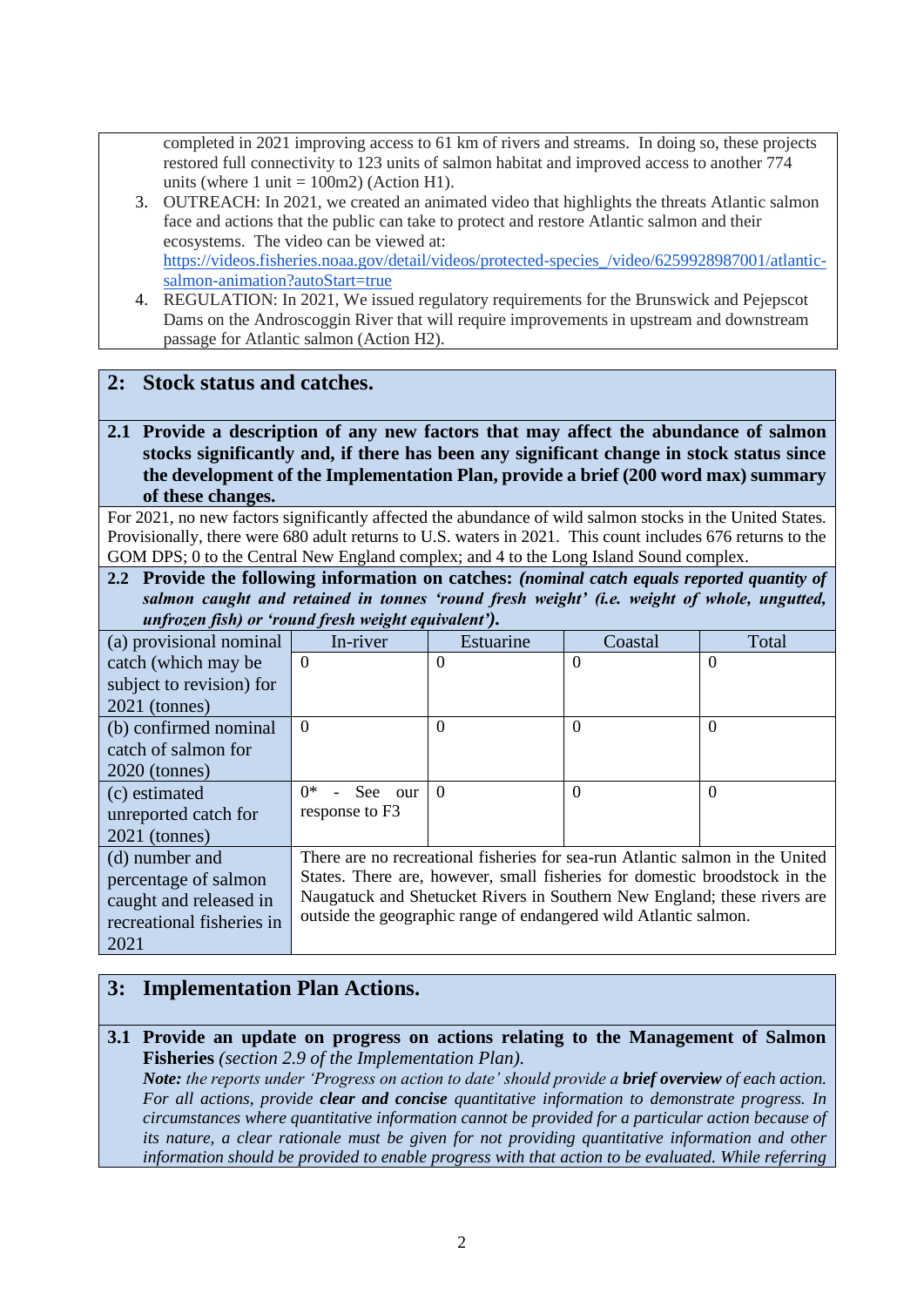|                      | this will not be evaluated by the Review Group.                                                                                                                                                                   | to additional material (e.g. via links to websites) may assist those seeking more detailed information,                                                                                                                                                                                                                                                                                                                                                                                                                                                                                                                                                                                                                                 |
|----------------------|-------------------------------------------------------------------------------------------------------------------------------------------------------------------------------------------------------------------|-----------------------------------------------------------------------------------------------------------------------------------------------------------------------------------------------------------------------------------------------------------------------------------------------------------------------------------------------------------------------------------------------------------------------------------------------------------------------------------------------------------------------------------------------------------------------------------------------------------------------------------------------------------------------------------------------------------------------------------------|
| <b>Action</b><br>F1: | Description of action<br>(as submitted in the $IP$ ):                                                                                                                                                             | Reduce mortality of U.S.-origin salmon in mixed-stock<br>fisheries by remaining active in the West Greenland<br>Commission (WGC) and the North American Commission<br>$(NAC)$ .                                                                                                                                                                                                                                                                                                                                                                                                                                                                                                                                                         |
|                      | <b>Expected outcome</b><br>(as submitted in the $IP$ ):                                                                                                                                                           | Maintenance of existing mortality attributable to the West<br>a)<br>Greenland fishery as measured by the quota currently set at<br>30mt through 2020 (note: specific outcomes beyond 2020<br>cannot be determined at this time as the existing regulatory<br>measure applies only for 2018, 2019, and 2020)                                                                                                                                                                                                                                                                                                                                                                                                                             |
|                      |                                                                                                                                                                                                                   | Agreement on a regulatory measure in 2021<br>b)<br>Maintenance of low levels (previously estimated at 30 to 40<br>c)<br>U.S.-origin salmon per year) of interception of U.S.-origin<br>salmon in the mixed-stock fishery in Labrador                                                                                                                                                                                                                                                                                                                                                                                                                                                                                                    |
|                      | Progress on action to<br>date<br>(Provide a brief overview<br>with a quantitative<br>measure, or other justified<br>evaluation, of progress.<br>Other material (e.g.<br>website links) will not be<br>evaluated): | In 2021, the United States worked cooperatively with the<br>Parties of the WGC to develop a new one-year regulatory<br>measure for the West Greenland fishery. While it did not<br>contain all of the provisions that the United States feels are<br>necessary to ensure appropriate management of the fishery and<br>that the quota is not exceeded, the regulatory measure did<br>maintain a number of important elements designed to improve<br>the management of the fishery, including limiting harvests and<br>monitoring and control measures. Effective implementation of<br>these requirements is expected to provide conservation benefits<br>to contributing stocks, including critically endangered U.S.-<br>origin salmon. |
|                      |                                                                                                                                                                                                                   | It will be necessary to negotiate a new measure in 2022. The<br>United States continues to participate fully in the work of the<br>WGC, including multiple intersessional meetings to evaluate<br>the outcomes of the 2021 fishery against the 2021 regulatory<br>measure and to begin discussions for a new measure in 2022.<br>In light of the continuing need for strong protection of U.S.-<br>origin salmon, the United States is eager to work with WGC<br>members to develop and adopt a new regulatory measure in<br>2022 that contains all of the necessary provisions to ensure<br>appropriate management, monitoring and control of the fishery<br>that continues to persist against the scientific advice.                  |
|                      |                                                                                                                                                                                                                   | The United States remains an active participant in the NAC<br>and continues to encourage Canada to evolve its sampling of<br>this fishery to ensure improved characterization of the impact<br>of the fishery on U.S.-origin salmon. We continue to urge<br>Canada to implement fishery management measures that<br>eliminate the catch of U.S.-origin salmon in the Labrador<br>fishery and, towards this end, additional management action<br>has been taken in recent years. Continually increasing the<br>efficacy of the sampling in Labrador, either through increased<br>sampling, targeted sampling or a combination of both, would                                                                                             |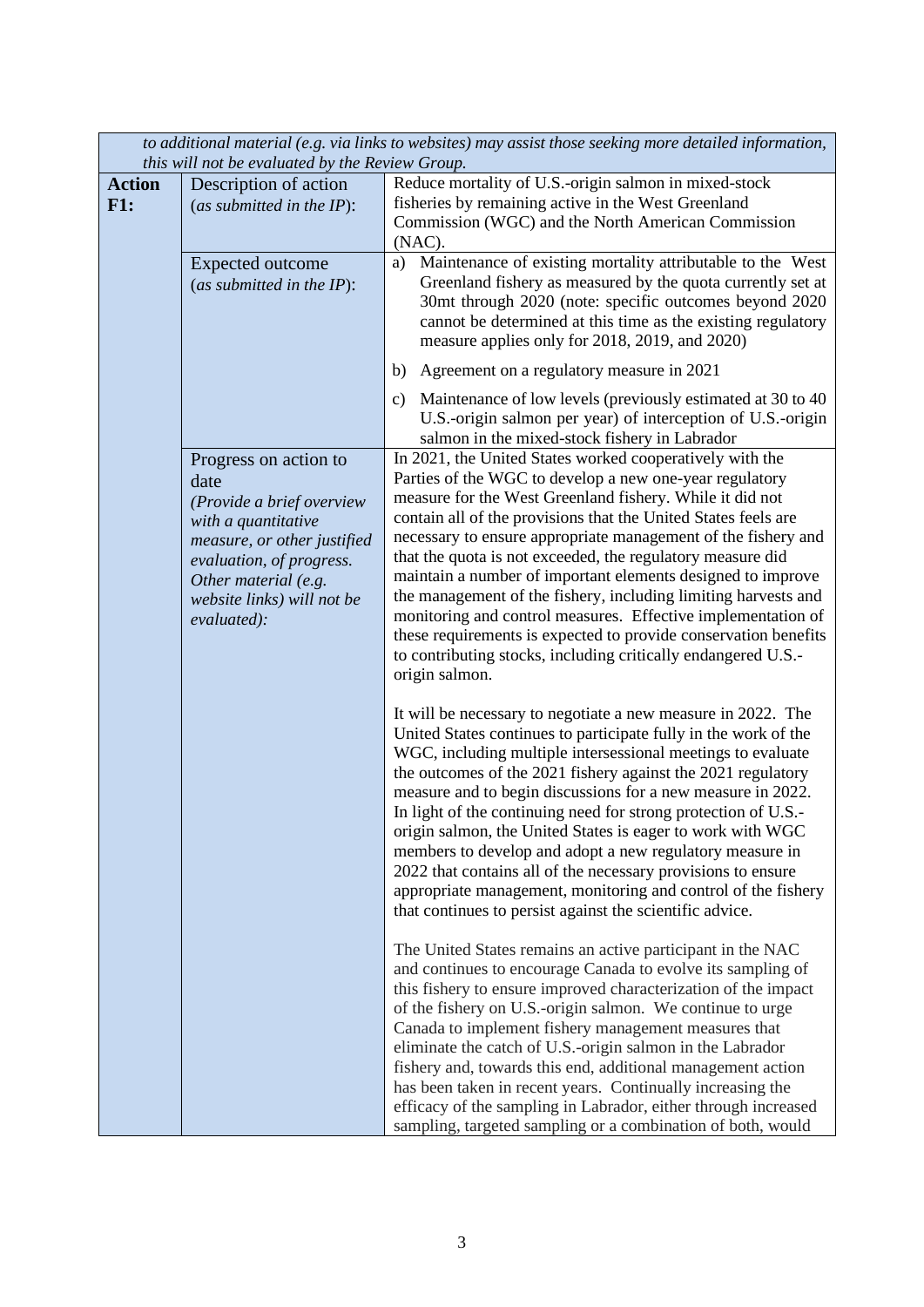|                      |                                                                                                                                                                                                                   | greatly assist in evaluating the effectiveness of these                                                                                                                                                                                                                                                                                                                                                                                                                                                                                                                                                                                                                                                                                                                                                                                                                                                                                                                                                                                                                                                                                                                                                                                                                                                                                                           |  |
|----------------------|-------------------------------------------------------------------------------------------------------------------------------------------------------------------------------------------------------------------|-------------------------------------------------------------------------------------------------------------------------------------------------------------------------------------------------------------------------------------------------------------------------------------------------------------------------------------------------------------------------------------------------------------------------------------------------------------------------------------------------------------------------------------------------------------------------------------------------------------------------------------------------------------------------------------------------------------------------------------------------------------------------------------------------------------------------------------------------------------------------------------------------------------------------------------------------------------------------------------------------------------------------------------------------------------------------------------------------------------------------------------------------------------------------------------------------------------------------------------------------------------------------------------------------------------------------------------------------------------------|--|
|                      |                                                                                                                                                                                                                   | management actions.                                                                                                                                                                                                                                                                                                                                                                                                                                                                                                                                                                                                                                                                                                                                                                                                                                                                                                                                                                                                                                                                                                                                                                                                                                                                                                                                               |  |
|                      | Current status of action:                                                                                                                                                                                         | Ongoing                                                                                                                                                                                                                                                                                                                                                                                                                                                                                                                                                                                                                                                                                                                                                                                                                                                                                                                                                                                                                                                                                                                                                                                                                                                                                                                                                           |  |
|                      | If 'Completed', has the<br>action achieved its<br>objective?                                                                                                                                                      |                                                                                                                                                                                                                                                                                                                                                                                                                                                                                                                                                                                                                                                                                                                                                                                                                                                                                                                                                                                                                                                                                                                                                                                                                                                                                                                                                                   |  |
| <b>Action</b><br>F2: | Description of action<br>(as submitted in the $IP$ ):                                                                                                                                                             | Reduce bycatch of Atlantic salmon in recreational fisheries for<br>other species, such as brook trout, to the maximum extent<br>possible.                                                                                                                                                                                                                                                                                                                                                                                                                                                                                                                                                                                                                                                                                                                                                                                                                                                                                                                                                                                                                                                                                                                                                                                                                         |  |
|                      | Expected outcome<br>(as submitted in the $IP$ ):                                                                                                                                                                  | Closures of certain areas of rivers, gear restrictions, bag limit<br>reductions, publication of species identification guides in<br>fishing law books, prosecution of poachers when necessary,<br>among others.                                                                                                                                                                                                                                                                                                                                                                                                                                                                                                                                                                                                                                                                                                                                                                                                                                                                                                                                                                                                                                                                                                                                                   |  |
|                      |                                                                                                                                                                                                                   | Note: this action (and therefore the expected outcome) does not<br>lend itself to quantitative measures because specific estimates<br>of bycatch are not available. Thus, developing quantitative<br>targets is not possible. Reporting on progress under this action<br>will, therefore, focus on qualitative aspects (using specific<br>examples where possible) with the assumption that activities<br>under this action will correlate with reductions in mortality of<br>Atlantic salmon attributable to bycatch.                                                                                                                                                                                                                                                                                                                                                                                                                                                                                                                                                                                                                                                                                                                                                                                                                                            |  |
|                      | Progress on action to<br>date<br>(Provide a brief overview<br>with a quantitative<br>measure, or other justified<br>evaluation, of progress.<br>Other material (e.g.<br>website links) will not be<br>evaluated): | The federal Endangered Species Act prohibits any "take" of<br>endangered Atlantic salmon. The State of Maine maintains<br>stringent regulations governing recreational fishing<br>(https://www.maine.gov/ifw/docs/20-MDIFW-30-Fishing-<br>Lawbook-2021.pdf) in salmon habitats that remained in place<br>in 2021. These regulations explain that sea-run salmon are<br>federally endangered and cannot be removed from the water.<br>Anglers are also prohibited from retaining landlocked salmon<br>and brown trout above 63 cm to ensure that adult sea-run<br>salmon are not incidentally captured and retained. A<br>minimum length limit of 15 cm on brook trout and brown trout<br>and 35 cm for landlocked salmon ensures that Atlantic salmon<br>parr are not incidentally retained during recreational fisheries.<br>Area closures and gear restrictions are also in place on many<br>Atlantic salmon rivers where adult salmon are known to<br>congregate. These areas include downstream of dams with<br>fishways, and areas that are known to serve as cold water<br>refugia or holding areas for adult salmon. We also work<br>closely with state and federal law enforcement to call attention<br>to sites where poaching of Atlantic salmon may be more likely<br>to occur to ensure that they receive sufficient surveillance (See<br>action F3). |  |
|                      | Current status of action:                                                                                                                                                                                         | Ongoing                                                                                                                                                                                                                                                                                                                                                                                                                                                                                                                                                                                                                                                                                                                                                                                                                                                                                                                                                                                                                                                                                                                                                                                                                                                                                                                                                           |  |
|                      | If 'Completed', has the<br>action achieved its<br>objective?                                                                                                                                                      |                                                                                                                                                                                                                                                                                                                                                                                                                                                                                                                                                                                                                                                                                                                                                                                                                                                                                                                                                                                                                                                                                                                                                                                                                                                                                                                                                                   |  |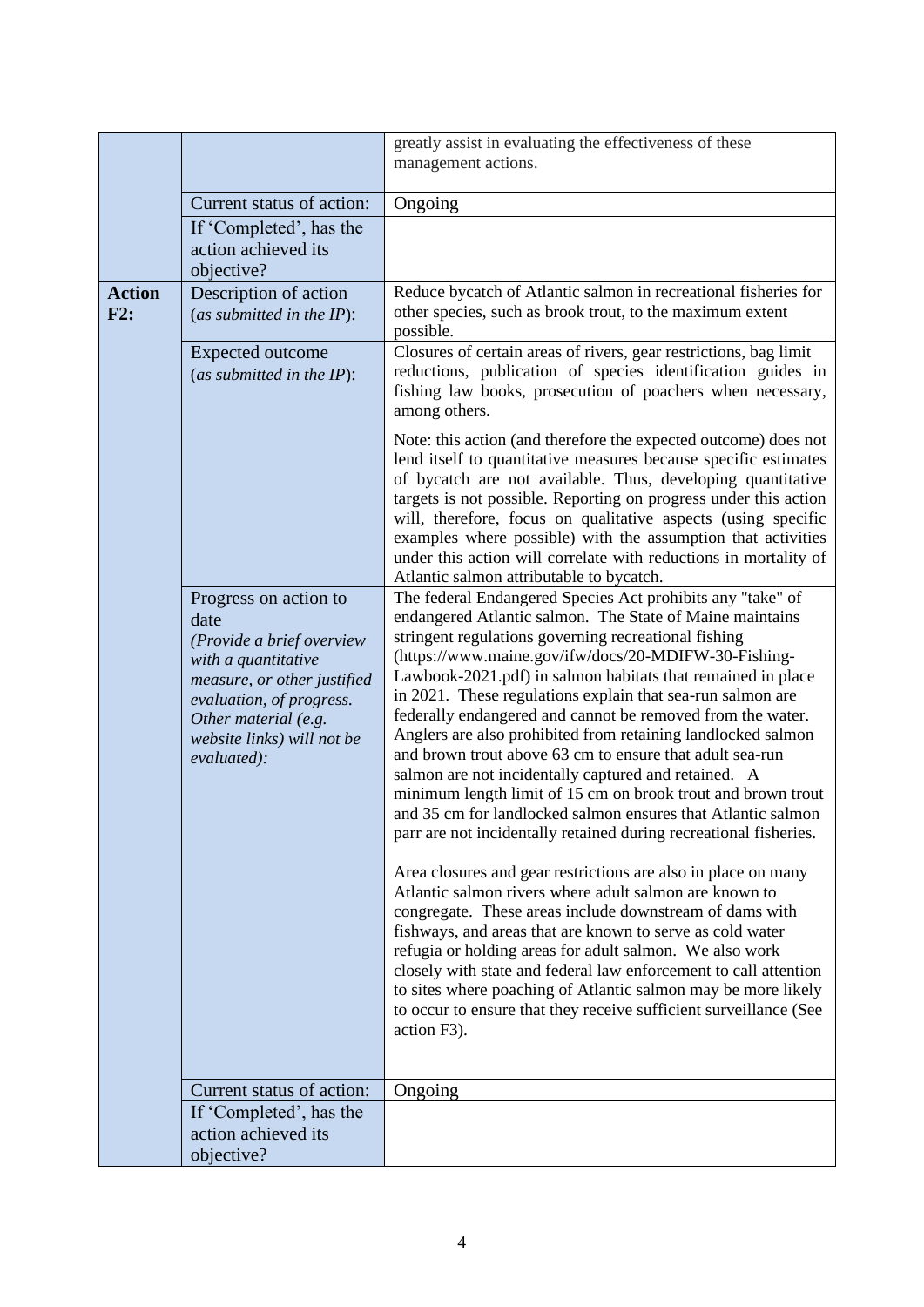| <b>Action</b><br><b>F3:</b> | Description of action<br>(as submitted in the $IP$ ):                                                                                        | Reduce poaching of Atlantic salmon to the maximum extent<br>possible.                                                                                                                                                                                                                                                                                                                                                                                                                                                            |
|-----------------------------|----------------------------------------------------------------------------------------------------------------------------------------------|----------------------------------------------------------------------------------------------------------------------------------------------------------------------------------------------------------------------------------------------------------------------------------------------------------------------------------------------------------------------------------------------------------------------------------------------------------------------------------------------------------------------------------|
|                             | Expected outcome                                                                                                                             | Deterrence of illegal activity and prosecutions of poachers                                                                                                                                                                                                                                                                                                                                                                                                                                                                      |
|                             | (as submitted in the $IP$ ):                                                                                                                 | when necessary.                                                                                                                                                                                                                                                                                                                                                                                                                                                                                                                  |
|                             | Progress on action to<br>date<br>(Provide a brief overview<br>with a quantitative<br>measure, or other justified<br>evaluation, of progress. | The federal Endangered Species Act prohibits any "take" of<br>endangered Atlantic salmon. In 2021, the State of Maine<br>maintained stringent regulations governing recreational fishing<br>in areas supporting Atlantic salmon (described in F2 above).<br>In 2021, Marine Patrol Officers documented 929 hours of                                                                                                                                                                                                              |
|                             | Other material (e.g.<br>website links) will not be<br>evaluated):                                                                            | targeted Atlantic Salmon enforcement with a combination of<br>aircraft, watercraft, motor vehicle, foot patrol, and surveillance<br>details. Law enforcement officials also conducted an<br>additional 44,500 hours of general fishing enforcement on<br>freshwater rivers and streams, and thousands of hours<br>enforcing smelt, alewife, elver, striped bass, and shad fishing<br>regulations along Maine's coastal rivers.                                                                                                   |
|                             |                                                                                                                                              | Targeted efforts are spent watching fishermen near fishways,<br>dams and other pools and areas where Atlantic salmon are<br>known to congregate. Extra focus is spent at known pools<br>considered to be potential hotspots for poaching in the<br>Penobscot, Machias and Narraguagus River watersheds. In<br>2021, only two fishing violations were issued for fishing in<br>closed areas and another fishing violation that involved the<br>catch of an adult Atlantic salmon in Casco Bay is currently<br>being investigated. |
|                             |                                                                                                                                              | In addition to enforcement efforts, law enforcement staff<br>conduct outreach by talking directly with anglers about fishing<br>laws and posting "know your catch" posters that help anglers<br>identify Atlantic salmon and other salmonids.                                                                                                                                                                                                                                                                                    |
|                             | Current status of action:                                                                                                                    | Ongoing                                                                                                                                                                                                                                                                                                                                                                                                                                                                                                                          |
|                             | If 'Completed', has the                                                                                                                      |                                                                                                                                                                                                                                                                                                                                                                                                                                                                                                                                  |
|                             | action achieved its<br>objective?                                                                                                            |                                                                                                                                                                                                                                                                                                                                                                                                                                                                                                                                  |
| <b>Action</b>               | Description of action                                                                                                                        | Reduce mortality of Atlantic salmon by (1) maintaining closures                                                                                                                                                                                                                                                                                                                                                                                                                                                                  |
| F4:                         | (as submitted in the $IP$ ):                                                                                                                 | for all directed fisheries for Atlantic salmon consistent with the                                                                                                                                                                                                                                                                                                                                                                                                                                                               |
|                             |                                                                                                                                              | existing Fishery Management Plan under the Magnuson-<br>Stevens Fisheries Conservation and Management Act and (2)<br>reducing bycatch of Atlantic salmon in fisheries for other<br>species to the maximum extent possible.                                                                                                                                                                                                                                                                                                       |
|                             | Expected outcome                                                                                                                             | Zero mortality of Atlantic salmon attributable to (1) directed                                                                                                                                                                                                                                                                                                                                                                                                                                                                   |
|                             | (as submitted in the $IP$ ):                                                                                                                 | salmon fisheries and (2) bycatch of Atlantic salmon in other<br>commercial fisheries.                                                                                                                                                                                                                                                                                                                                                                                                                                            |
|                             | Progress on action to                                                                                                                        | In 2021, there continued to be no directed fisheries for sea-run                                                                                                                                                                                                                                                                                                                                                                                                                                                                 |
|                             | date                                                                                                                                         | Atlantic salmon in the United States consistent with the                                                                                                                                                                                                                                                                                                                                                                                                                                                                         |
|                             | (Provide a brief overview                                                                                                                    | existing Fishery Management Plan issued under the<br>Magnuson-Stevens Fisheries Conservation and Management                                                                                                                                                                                                                                                                                                                                                                                                                      |
|                             | with a quantitative<br>measure, or other justified                                                                                           | Act. There are, however, small fisheries for domestic                                                                                                                                                                                                                                                                                                                                                                                                                                                                            |
|                             |                                                                                                                                              | broodstock in the Naugatuck and Shetucket Rivers in Southern                                                                                                                                                                                                                                                                                                                                                                                                                                                                     |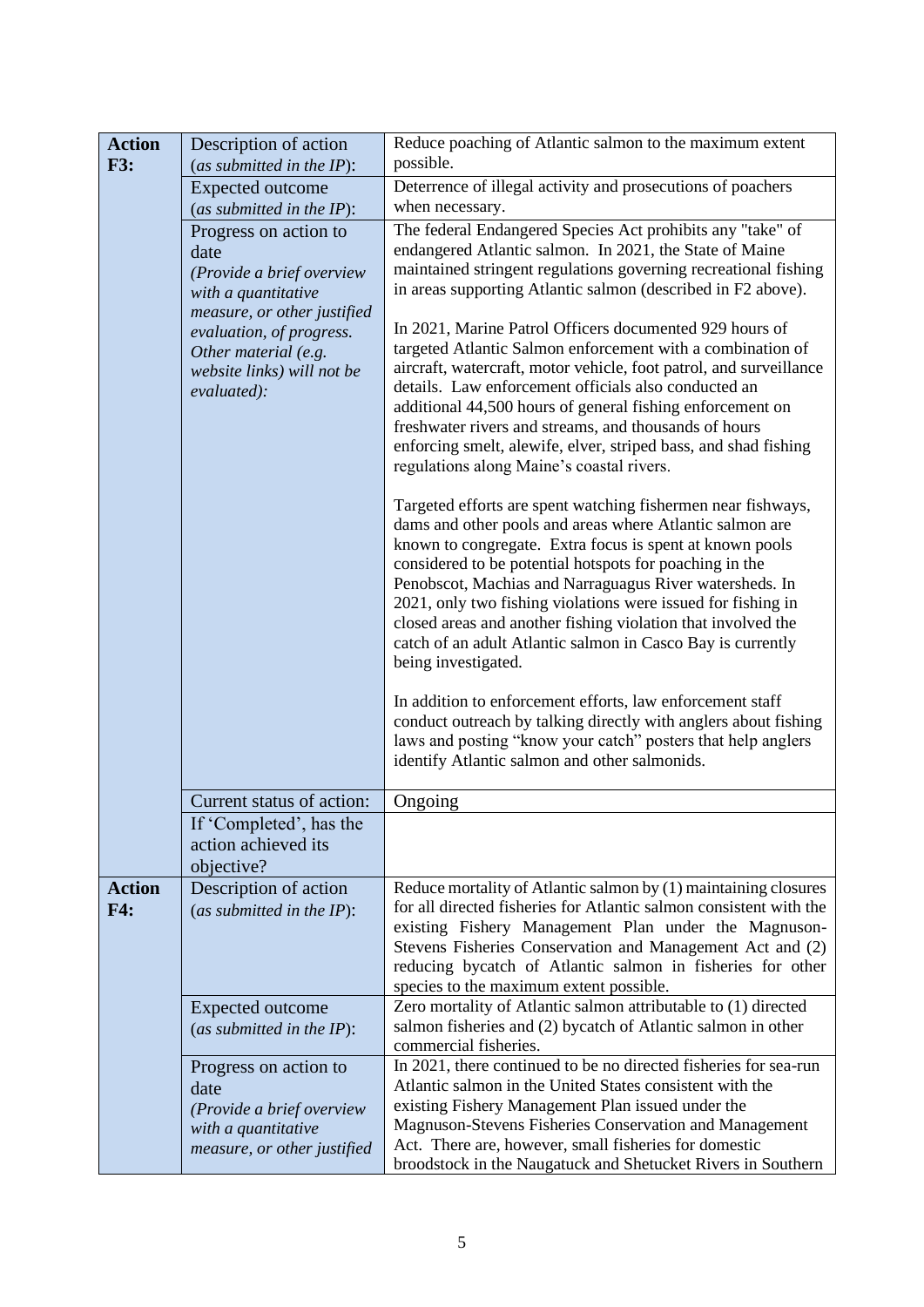| evaluation, of progress.<br>Other material (e.g.<br>website links) will not be<br>evaluated): | New England; these rivers are outside the geographic range of<br>endangered wild Atlantic salmon.<br>We continue to monitor bycatch of Atlantic salmon in                                                                                                                                                                                                                                                                                                                                                                                                                                                                                                                                                                                               |
|-----------------------------------------------------------------------------------------------|---------------------------------------------------------------------------------------------------------------------------------------------------------------------------------------------------------------------------------------------------------------------------------------------------------------------------------------------------------------------------------------------------------------------------------------------------------------------------------------------------------------------------------------------------------------------------------------------------------------------------------------------------------------------------------------------------------------------------------------------------------|
|                                                                                               | commercial fisheries. NOAA maintains a vessel landings<br>database, a dealer purchases database, and an observer<br>database for commercial fisheries subject to federal<br>jurisdiction. To ensure that bycatch of Atlantic salmon in other<br>commercial fisheries remains insignificant, each year, we<br>query these databases. For 2021, our query of the dealer<br>purchases database and vessel landings database revealed no<br>records of Atlantic salmon being caught. For the observer<br>database, bycatch of Atlantic salmon remains a rare event.<br>Interactions have been observed in only 7 of the 30-year time<br>series, and no Atlantic salmon have been observed since<br>August 2013. Reporting is complete through August, 2021. |
| Current status of action:                                                                     | Ongoing                                                                                                                                                                                                                                                                                                                                                                                                                                                                                                                                                                                                                                                                                                                                                 |
| If 'Completed', has the<br>action achieved its<br>objective?                                  |                                                                                                                                                                                                                                                                                                                                                                                                                                                                                                                                                                                                                                                                                                                                                         |

#### **3.2 Provide an update on progress on actions relating to Habitat Protection and Restoration** *(section 3.5 of the Implementation Plan).*

*Note: the reports under 'Progress on action to date' should provide a brief overview of each action. For all actions, provide clear and concise quantitative information to demonstrate progress. In circumstances where quantitative information cannot be provided for a particular action because of its nature, a clear rationale must be given for not providing quantitative information and other information should be provided to enable progress with that action to be evaluated. While referring to additional material (e.g. via links to websites) may assist those seeking more detailed information, this will not be evaluated by the Review Group.*

| <b>Action</b><br>H1: | Description of action<br>(as submitted in the $IP$ ):                                                                        | Improve fish passage by removing dams, installing fishways,<br>removing culverts, decommissioning roads, and upgrading<br>road-stream crossings.                                                                                                                                                                                                                                                                                                                                                                    |
|----------------------|------------------------------------------------------------------------------------------------------------------------------|---------------------------------------------------------------------------------------------------------------------------------------------------------------------------------------------------------------------------------------------------------------------------------------------------------------------------------------------------------------------------------------------------------------------------------------------------------------------------------------------------------------------|
|                      | Expected outcome<br>(as submitted in the $IP$ ):                                                                             | By 2024, restore connectivity to 5,000 units of suitable<br>Atlantic salmon habitat (as defined in the Atlantic salmon<br>Recovery Plan).                                                                                                                                                                                                                                                                                                                                                                           |
|                      | Progress on action to<br>date<br>(Provide a brief overview<br>with a quantitative                                            | Progress was made at restoring connectivity through<br>improving fish passage at 21 culverts, and 3 dam projects in<br>2021.                                                                                                                                                                                                                                                                                                                                                                                        |
|                      | measure, or other justified<br>evaluation, of progress.<br>Other material (e.g.<br>website links) will not be<br>evaluated): | The estimates of habitat gains are preliminary and will be<br>adjusted in future annual reports. Only habitat units above<br>projects with unimpeded access from the ocean are considered<br>accessible and count towards our goal of restoring 5,000 units<br>of habitat. For example, a dam removal that occurs upstream<br>of an existing barrier or partial barrier to passage would not be<br>included in the estimate. Habitat gains are reported in habitat<br>units, where 1 habitat unit equals $100m^2$ . |
|                      |                                                                                                                              | Recognizing the important work that our conservation partners<br>are doing throughout the watersheds where Atlantic salmon<br>live, we are also including a summary of salmon habitats                                                                                                                                                                                                                                                                                                                              |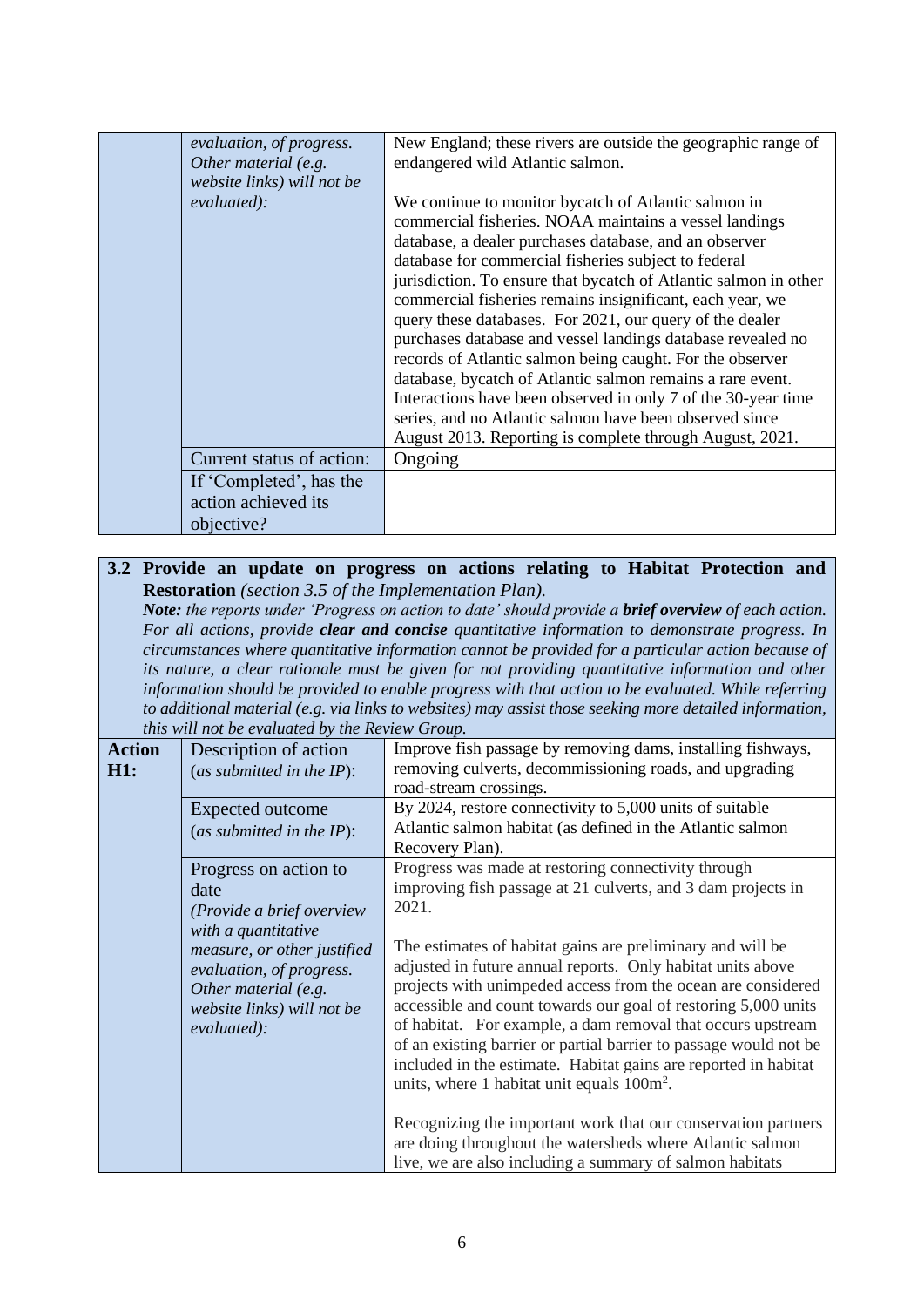|                      |                                                              | downstream, even though these habitat improvements<br>currently do not count towards our recovery goals.                                                           |       |              |                |                                | where access was improved but there remains a partial barrier                                                                  |
|----------------------|--------------------------------------------------------------|--------------------------------------------------------------------------------------------------------------------------------------------------------------------|-------|--------------|----------------|--------------------------------|--------------------------------------------------------------------------------------------------------------------------------|
|                      |                                                              |                                                                                                                                                                    |       |              |                |                                |                                                                                                                                |
|                      |                                                              |                                                                                                                                                                    |       |              | # of Projects  | Habitat<br>units made improved | Habitats<br>with                                                                                                               |
|                      |                                                              | Salmon Habitat                                                                                                                                                     |       |              |                | accessible                     | access                                                                                                                         |
|                      |                                                              | Recovery Unit                                                                                                                                                      |       |              | Culvert        | (no<br>barriers                | (partial<br>barriers                                                                                                           |
|                      |                                                              | (SHRU)                                                                                                                                                             |       | Dams         | ${\bf S}$      | below)                         | below)                                                                                                                         |
|                      |                                                              | Downeast                                                                                                                                                           |       |              |                |                                |                                                                                                                                |
|                      |                                                              | Coastal                                                                                                                                                            |       | $\mathbf{1}$ | $\overline{2}$ | 87                             | $\overline{0}$                                                                                                                 |
|                      |                                                              | Penobscot Bay                                                                                                                                                      |       | $\mathbf{1}$ | 23             | $\boldsymbol{0}$               | 544                                                                                                                            |
|                      |                                                              | Merrymeeting                                                                                                                                                       |       |              |                |                                |                                                                                                                                |
|                      |                                                              | Bay                                                                                                                                                                |       | 1            | 3              | 36                             | 230                                                                                                                            |
|                      |                                                              | Total                                                                                                                                                              |       | 3            | 21             | 123                            | 774                                                                                                                            |
|                      |                                                              | Downeast                                                                                                                                                           | 2019  |              | 2020           | 2021<br>87                     | Total<br>87                                                                                                                    |
|                      |                                                              | Coastal                                                                                                                                                            |       |              |                |                                |                                                                                                                                |
|                      |                                                              | Penobscot<br>Bay                                                                                                                                                   |       |              | 152            |                                | 152                                                                                                                            |
|                      |                                                              | Merrymee<br>ting Bay                                                                                                                                               | 2,656 |              |                | 36                             | 2,692                                                                                                                          |
|                      |                                                              | Total                                                                                                                                                              | 2,656 |              | 152            | 123                            | 2,931                                                                                                                          |
|                      | Current status of action:                                    | Ongoing                                                                                                                                                            |       |              |                |                                |                                                                                                                                |
|                      | If 'Completed', has the<br>action achieved its<br>objective? |                                                                                                                                                                    |       |              |                |                                |                                                                                                                                |
| <b>Action</b><br>H2: | Description of action<br>(as submitted in the $IP$ ):        | Improve fish passage at hydroelectric dams through dam<br>removal or construction of effective fishways and the<br>removed.                                        |       |              |                |                                | implementation of adaptive management strategies to achieve<br>passage efficiency and survival targets for dams that cannot be |
|                      | <b>Expected outcome</b><br>(as submitted in the $IP$ ):      | By 2024, restore connectivity to 10,000 units of suitable<br>Atlantic salmon habitat and reduce mortality and injury of<br>smolts and kelts at hydroelectric dams. |       |              |                |                                |                                                                                                                                |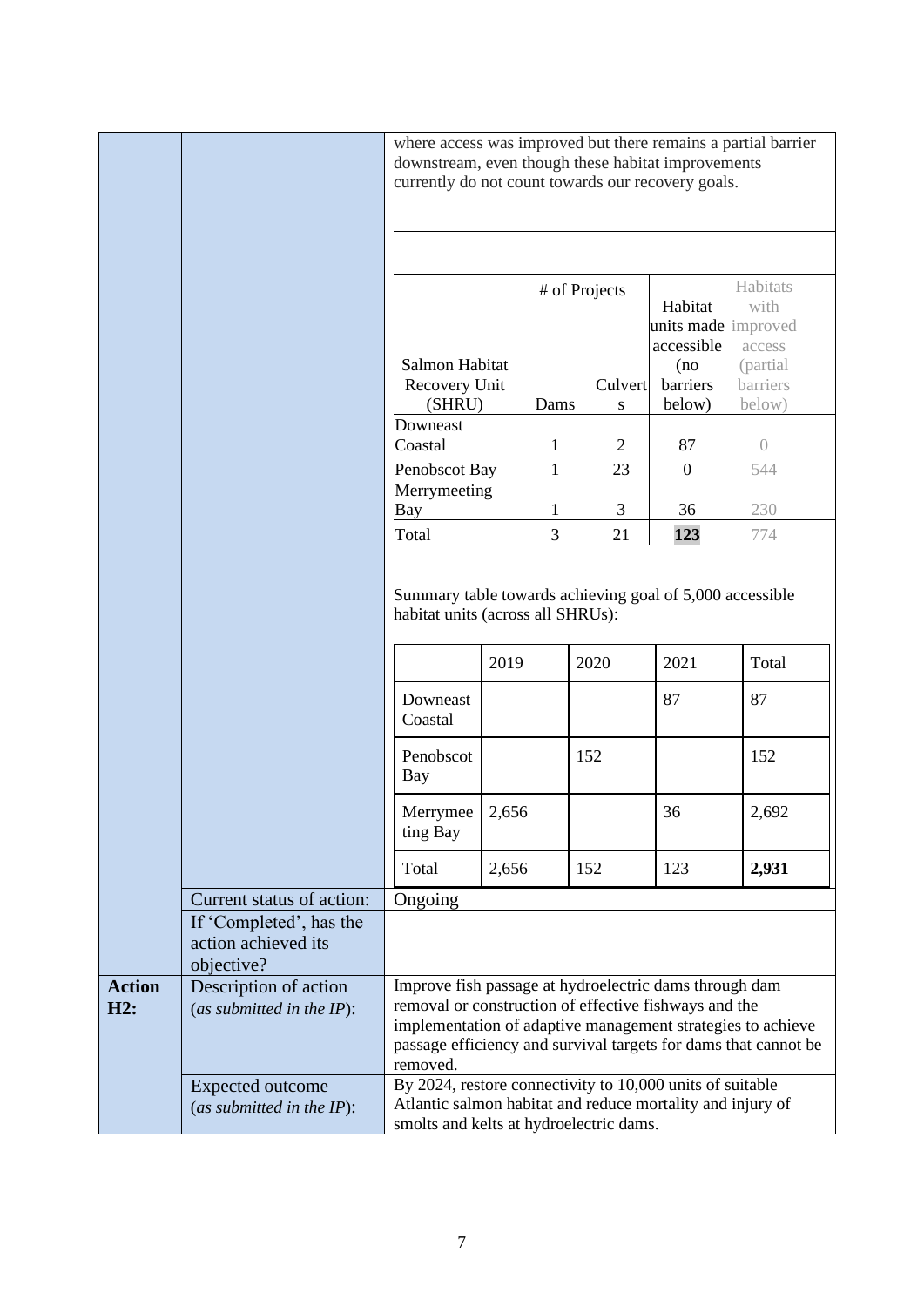|                      | Progress on action to<br>date<br>(Provide a brief overview<br>with a quantitative<br>measure, or other justified<br>evaluation, of progress.<br>Other material (e.g.<br>website links) will not be<br>evaluated): | the habitat upstream to be considered "accessible" upstream<br>and downstream passage effectiveness must be 95% or greater<br>No additional habitat units were made accessible due to<br>improvements in fish passage at hydroelectric dams in<br>calendar year 2021. However, progress has been made<br>towards implementing and verifying effective passage through<br>the relicensing of projects under the U.S. Federal Power Act<br>(FPA), and through consultation requirements of the U.S.<br>Endangered Species Act (ESA). The objective in these<br>proceedings is to implement effective upstream and<br>downstream fish passage and reduce the impact of<br>hydroelectric dams and their operations on Atlantic salmon<br>and the ecosystems on which they depend. Consultations<br>addressing the implementation of effective fish passage are<br>currently ongoing at all mainstem hydro dams within<br>designated critical habitat in the Gulf of Maine<br>population. Brookfield Renewable operates the four lower<br>river dams on the Kennebec River; they constructed a new<br>fishway at the second lower-most dam on the river in 2017.<br>This company has also proposed to install new upstream<br>fishways at the remaining three dams in order to achieve ESA<br>and FPA regulatory compliance. When complete, this will<br>result in a significant increase in habitat accessibility in the<br>Kennebec River watershed. |         |          |
|----------------------|-------------------------------------------------------------------------------------------------------------------------------------------------------------------------------------------------------------------|---------------------------------------------------------------------------------------------------------------------------------------------------------------------------------------------------------------------------------------------------------------------------------------------------------------------------------------------------------------------------------------------------------------------------------------------------------------------------------------------------------------------------------------------------------------------------------------------------------------------------------------------------------------------------------------------------------------------------------------------------------------------------------------------------------------------------------------------------------------------------------------------------------------------------------------------------------------------------------------------------------------------------------------------------------------------------------------------------------------------------------------------------------------------------------------------------------------------------------------------------------------------------------------------------------------------------------------------------------------------------------------------------------------------------------------------------|---------|----------|
|                      |                                                                                                                                                                                                                   | <b>FPA</b><br><b>ESA</b><br>Consultations in<br>Relicensing<br>place or<br>that are                                                                                                                                                                                                                                                                                                                                                                                                                                                                                                                                                                                                                                                                                                                                                                                                                                                                                                                                                                                                                                                                                                                                                                                                                                                                                                                                                               |         |          |
|                      |                                                                                                                                                                                                                   | <b>SHRU</b>                                                                                                                                                                                                                                                                                                                                                                                                                                                                                                                                                                                                                                                                                                                                                                                                                                                                                                                                                                                                                                                                                                                                                                                                                                                                                                                                                                                                                                       | ongoing | underway |
|                      |                                                                                                                                                                                                                   | Merrymeeting Bay                                                                                                                                                                                                                                                                                                                                                                                                                                                                                                                                                                                                                                                                                                                                                                                                                                                                                                                                                                                                                                                                                                                                                                                                                                                                                                                                                                                                                                  | 6       | 11       |
|                      |                                                                                                                                                                                                                   | Penobscot Bay                                                                                                                                                                                                                                                                                                                                                                                                                                                                                                                                                                                                                                                                                                                                                                                                                                                                                                                                                                                                                                                                                                                                                                                                                                                                                                                                                                                                                                     | 4       | 5        |
|                      |                                                                                                                                                                                                                   | <b>Downeast Coastal</b>                                                                                                                                                                                                                                                                                                                                                                                                                                                                                                                                                                                                                                                                                                                                                                                                                                                                                                                                                                                                                                                                                                                                                                                                                                                                                                                                                                                                                           | 2       | 1        |
|                      | Current status of action:                                                                                                                                                                                         | Ongoing                                                                                                                                                                                                                                                                                                                                                                                                                                                                                                                                                                                                                                                                                                                                                                                                                                                                                                                                                                                                                                                                                                                                                                                                                                                                                                                                                                                                                                           |         |          |
|                      | If 'Completed', has the<br>action achieved its<br>objective?                                                                                                                                                      |                                                                                                                                                                                                                                                                                                                                                                                                                                                                                                                                                                                                                                                                                                                                                                                                                                                                                                                                                                                                                                                                                                                                                                                                                                                                                                                                                                                                                                                   |         |          |
| <b>Action</b><br>H3: | Description of action<br>(as submitted in the $IP$ ):                                                                                                                                                             | Develop and implement a freshwater protection, restoration,<br>and enhancement strategy by 2024 for each of the three salmon<br>habitat recovery units (actions PBS6.4, MBS7.4 and DES5.4 in<br>the current recovery plan).                                                                                                                                                                                                                                                                                                                                                                                                                                                                                                                                                                                                                                                                                                                                                                                                                                                                                                                                                                                                                                                                                                                                                                                                                       |         |          |
|                      | <b>Expected outcome</b><br>(as submitted in the $IP$ ):                                                                                                                                                           | Geographically explicit freshwater protection, restoration, and<br>enhancement strategy for each of the three recovery units.<br>These strategies will explicitly consider protection of climate-<br>resilient spawning and rearing habitats for each recovery unit<br>in the face of climate change.                                                                                                                                                                                                                                                                                                                                                                                                                                                                                                                                                                                                                                                                                                                                                                                                                                                                                                                                                                                                                                                                                                                                             |         |          |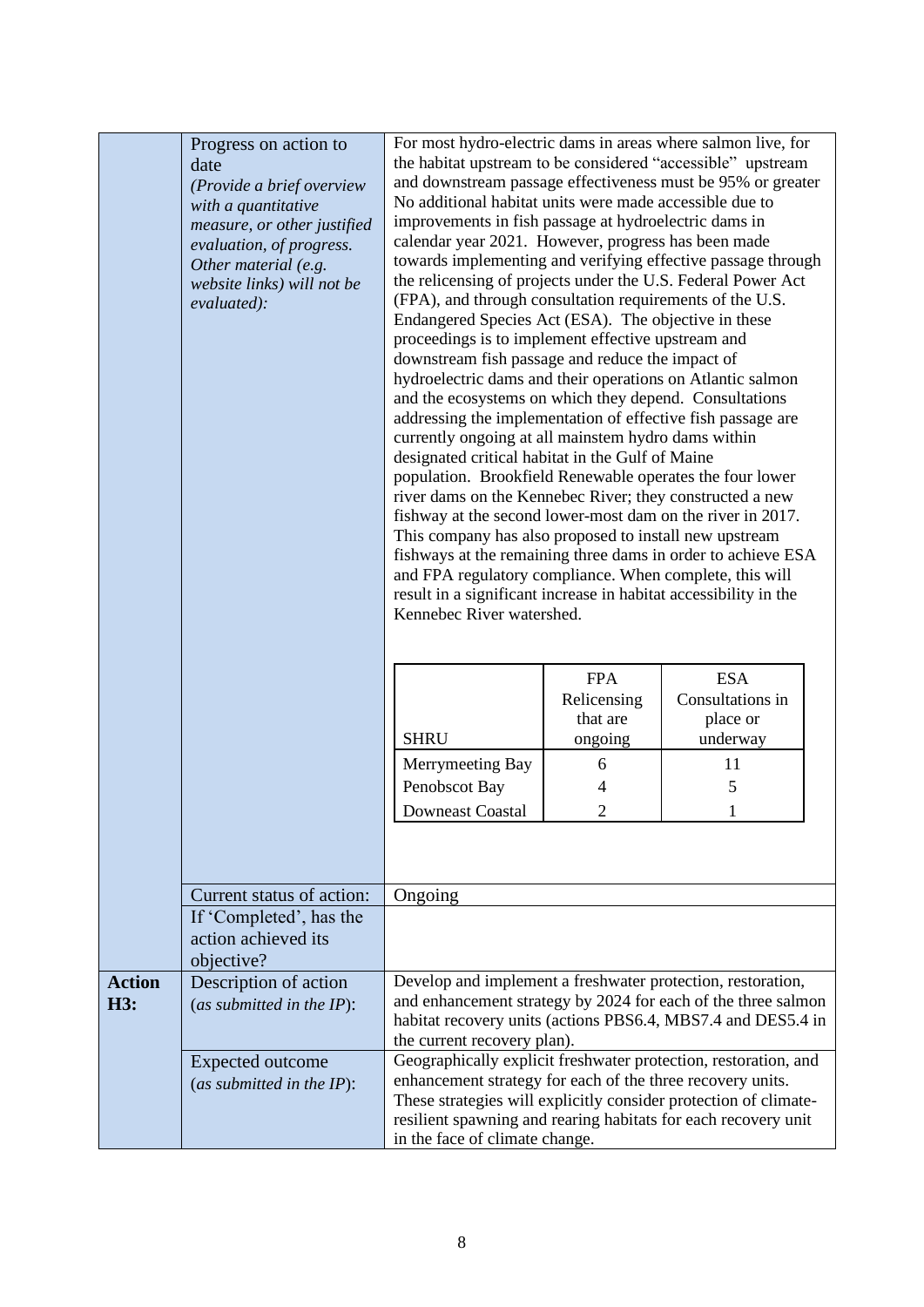| Progress on action to<br>date<br>(Provide a brief overview<br>with a quantitative<br>measure, or other justified<br>evaluation, of progress.<br>Other material (e.g.<br>website links) will not be<br>evaluated): | In 2021, we completed our geographically explicit freshwater<br>protection, restoration and enhancement strategies (five-year<br>work plans) for the three geographic areas where wild salmon<br>remain: Penobscot, Merrymeeting Bay and Downeast. These<br>work plans detail conservation goals and priorities within each<br>geographic area and priority actions necessary to advance<br>these areas towards meeting the delisting criteria identified in<br>the 2019 recovery plan. Each of the recovery teams in these<br>geographic areas are now working to implement these plans.<br>In support of the five-year work plans, NOAA Fisheries<br>provided \$900,000 in 2021 towards projects identified in these<br>plans that restore habitat for endangered Atlantic salmon.<br>Funding was provided in support of 18 road crossing projects<br>and 4 dam projects. |
|-------------------------------------------------------------------------------------------------------------------------------------------------------------------------------------------------------------------|-----------------------------------------------------------------------------------------------------------------------------------------------------------------------------------------------------------------------------------------------------------------------------------------------------------------------------------------------------------------------------------------------------------------------------------------------------------------------------------------------------------------------------------------------------------------------------------------------------------------------------------------------------------------------------------------------------------------------------------------------------------------------------------------------------------------------------------------------------------------------------|
| Current status of action:                                                                                                                                                                                         | Complete                                                                                                                                                                                                                                                                                                                                                                                                                                                                                                                                                                                                                                                                                                                                                                                                                                                                    |
| If 'Completed', has the<br>action achieved its<br>objective?                                                                                                                                                      | We have achieved our desired outcome of completing<br>geographically explicit freshwater restoration strategies.<br>Implementation of these strategies will be ongoing for years to<br>come and it will, therefore, take some time before we can<br>assess whether the overall objectives of the work plans<br>described in this Action have been achieved.                                                                                                                                                                                                                                                                                                                                                                                                                                                                                                                 |

#### **3.3 Provide an update on progress on actions relating to Aquaculture, Introductions and Transfers and Transgenics** *(section 4.11 of the Implementation Plan).*

*Note: the reports under 'Progress on action to date' should provide a brief overview of each action. For all actions, provide clear and concise quantitative information to demonstrate progress. In circumstances where quantitative information cannot be provided for a particular action because of its nature, a clear rationale must be given for not providing quantitative information and other information should be provided to enable progress with that action to be evaluated. While referring to additional material (e.g. via links to websites) may assist those seeking more detailed information, this will not be evaluated by the Review Group.*

|                                  | this will not be evaluated by the Review Group.       |                                                                                                                                                                                                                                                                                                                                                                                                                                                     |  |  |
|----------------------------------|-------------------------------------------------------|-----------------------------------------------------------------------------------------------------------------------------------------------------------------------------------------------------------------------------------------------------------------------------------------------------------------------------------------------------------------------------------------------------------------------------------------------------|--|--|
| <b>Action</b><br>$\mathbf{A}$ 1: | Description of action<br>(as submitted in the $IP$ ): | Sea Lice - Minimize sea lice loads on commercial aquaculture<br>fish being reared in marine net pens to reduce risks to salmon<br>in the wild each year. This will be accomplished by<br>mandatory fallowing, monitoring of lice levels (monthly when<br>temperatures range from $6 - 8$ °C and bimonthly when<br>temperatures exceed $8^{\circ}$ C), and mandatory treatments when<br>thresholds for sea lice counts are exceeded (1 gravid female |  |  |
|                                  |                                                       | and 5 pre-adult lice).                                                                                                                                                                                                                                                                                                                                                                                                                              |  |  |
|                                  | Expected outcome                                      | a) Lice loads in marine net pens maintained at a level                                                                                                                                                                                                                                                                                                                                                                                              |  |  |
|                                  | (as submitted in the $IP$ ):                          | below the predetermined thresholds, and                                                                                                                                                                                                                                                                                                                                                                                                             |  |  |
|                                  |                                                       | b) Treatment when necessary (monitoring reveals sea lice                                                                                                                                                                                                                                                                                                                                                                                            |  |  |
|                                  |                                                       | levels above threshold levels) to ensure that risks to salmon in                                                                                                                                                                                                                                                                                                                                                                                    |  |  |
|                                  |                                                       | the wild remain low.                                                                                                                                                                                                                                                                                                                                                                                                                                |  |  |
|                                  | Progress on action to                                 | This action was considered unacceptable in our                                                                                                                                                                                                                                                                                                                                                                                                      |  |  |
|                                  | date                                                  | implementation plan as it does not demonstrate clear progress                                                                                                                                                                                                                                                                                                                                                                                       |  |  |
|                                  | (Provide a brief overview                             | towards reducing sea lice loads on wild salmonids.                                                                                                                                                                                                                                                                                                                                                                                                  |  |  |
|                                  | with a quantitative                                   |                                                                                                                                                                                                                                                                                                                                                                                                                                                     |  |  |
|                                  | measure, or other justified                           | Work has begun in developing a decision support tool to guide                                                                                                                                                                                                                                                                                                                                                                                       |  |  |
|                                  | evaluation, of progress.                              | aquaculture sea lice management in the United States, and to                                                                                                                                                                                                                                                                                                                                                                                        |  |  |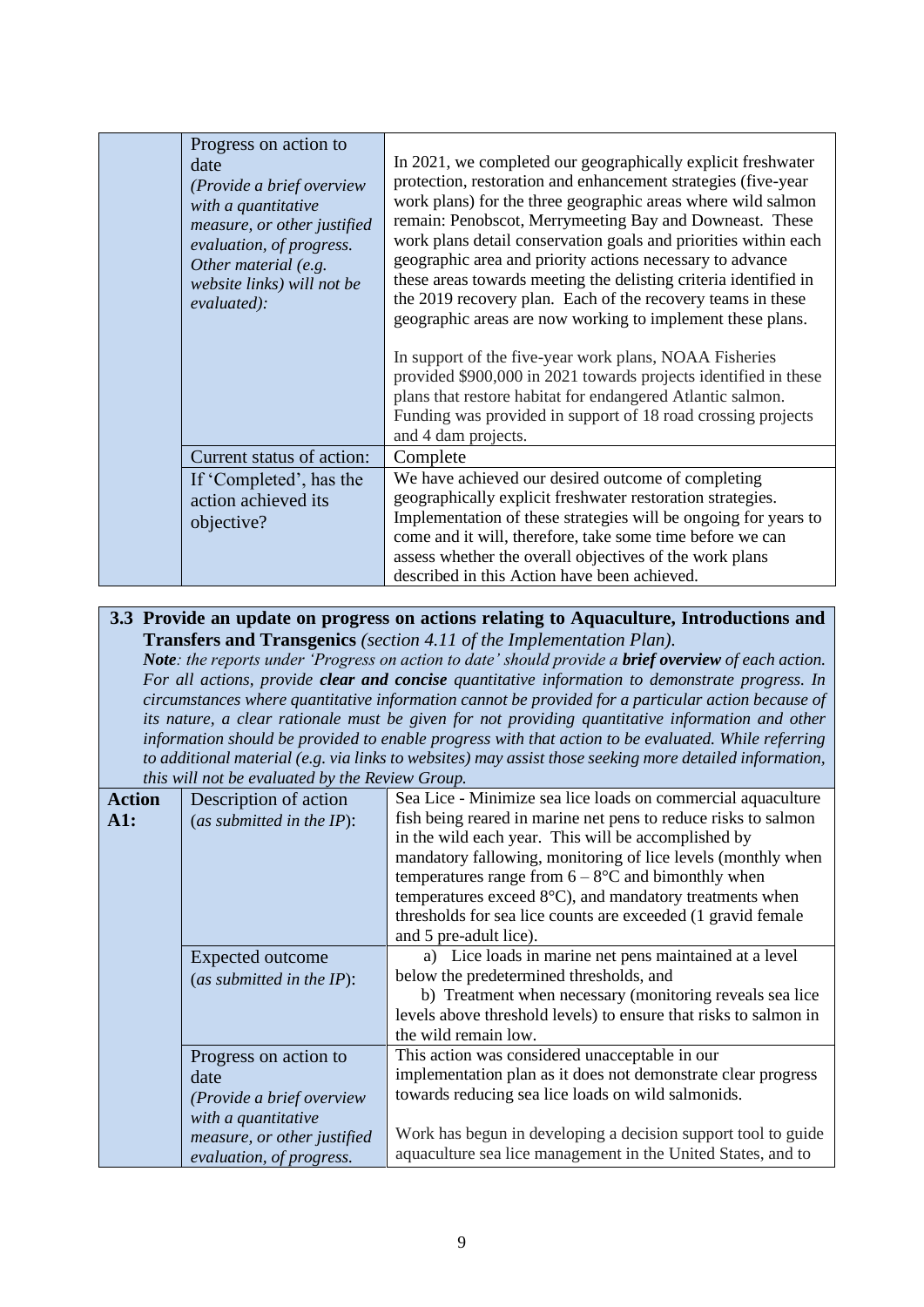|                      | Other material (e.g.<br>website links) will not be<br>evaluated):                                                                                                                                                 | expand on the existing knowledge base of sea lice biology and<br>distribution in Cobscook and Passamaquoddy Bay; places<br>where aquaculture is most active. The goal is to better<br>understand the seasonal abundance and distribution of sea lice<br>within these areas in order to better manage and reduce sea<br>lice loads in commercial aquaculture. Additionally,<br>coordinated fallowing efforts between Bay Management areas<br>aims to further reduce the overall abundance and reproduction<br>rates. These measures are intended to minimise sea lice loads<br>found in the environment and subsequently reduce lice<br>infection in commercial salmon farms and on wild salmon.<br>The main objectives of this work involves developing a model<br>that would incorporate environmental conditions such as tides,<br>current and flow to understand distribution of juvenile sea lice<br>before settlement onto the primary host. The model will also<br>look at the biology of the species and prevalence among the<br>commercial sites within each Bay Management Area. This<br>information could help explain where the initial source of<br>infectious pressure may be located and help inform more<br>effective sea lice management throughout the United States<br>and Canada. |
|----------------------|-------------------------------------------------------------------------------------------------------------------------------------------------------------------------------------------------------------------|------------------------------------------------------------------------------------------------------------------------------------------------------------------------------------------------------------------------------------------------------------------------------------------------------------------------------------------------------------------------------------------------------------------------------------------------------------------------------------------------------------------------------------------------------------------------------------------------------------------------------------------------------------------------------------------------------------------------------------------------------------------------------------------------------------------------------------------------------------------------------------------------------------------------------------------------------------------------------------------------------------------------------------------------------------------------------------------------------------------------------------------------------------------------------------------------------------------------------------------------------------------------------------------------------|
|                      |                                                                                                                                                                                                                   | In addition, a new publication is anticipated in 2022 that<br>investigated the prevalence rates and propagule pressure put<br>on wild salmon held in sentinel cages throughout Cobscook<br>Bay. This work was initially conducted in 2013-2015 and was<br>published in 2018 (Frederick et al. 2018).                                                                                                                                                                                                                                                                                                                                                                                                                                                                                                                                                                                                                                                                                                                                                                                                                                                                                                                                                                                                 |
|                      | Current status of action:                                                                                                                                                                                         |                                                                                                                                                                                                                                                                                                                                                                                                                                                                                                                                                                                                                                                                                                                                                                                                                                                                                                                                                                                                                                                                                                                                                                                                                                                                                                      |
|                      | If 'Completed', has the<br>action achieved its<br>objective?                                                                                                                                                      | Ongoing                                                                                                                                                                                                                                                                                                                                                                                                                                                                                                                                                                                                                                                                                                                                                                                                                                                                                                                                                                                                                                                                                                                                                                                                                                                                                              |
| <b>Action</b><br>A2: | Description of action<br>(as submitted in the $IP$ ):                                                                                                                                                             | Containment --- Minimize effects to wild salmon from genetic<br>introgression from escaped aquaculture-origin salmon by<br>ensuring that containment measures are maintained at 100% of<br>all salmon farms each year.                                                                                                                                                                                                                                                                                                                                                                                                                                                                                                                                                                                                                                                                                                                                                                                                                                                                                                                                                                                                                                                                               |
|                      | <b>Expected outcome</b>                                                                                                                                                                                           | No escapees of U.S origin spawning in the rivers containing                                                                                                                                                                                                                                                                                                                                                                                                                                                                                                                                                                                                                                                                                                                                                                                                                                                                                                                                                                                                                                                                                                                                                                                                                                          |
|                      | (as submitted in the $IP$ ):                                                                                                                                                                                      | endangered salmon.                                                                                                                                                                                                                                                                                                                                                                                                                                                                                                                                                                                                                                                                                                                                                                                                                                                                                                                                                                                                                                                                                                                                                                                                                                                                                   |
|                      | Progress on action to<br>date<br>(Provide a brief overview<br>with a quantitative<br>measure, or other justified<br>evaluation, of progress.<br>Other material (e.g.<br>website links) will not be<br>evaluated): | In 2021, we achieved our objectives of minimizing effects of<br>wild salmon from genetic introgression from farmed raised<br>salmon. The containment management system (CMS)<br>remains in place for 100% of salmon farms in Maine. The<br>CMS (a condition of federal permits) requires the aquaculture<br>industry to report any escapes of 50 fish or more that are 2kg<br>or larger or a 25% reduction in biomass for marine net pens.<br>There were no reportable escape events from commercial<br>farms in Maine in 2021. However, four aquaculture origin<br>Atlantic salmon were captured in a fishway at the first dam<br>located at the head of tide on the Union River in Eastern<br>Maine. Currently, there are no wild populations of Atlantic                                                                                                                                                                                                                                                                                                                                                                                                                                                                                                                                          |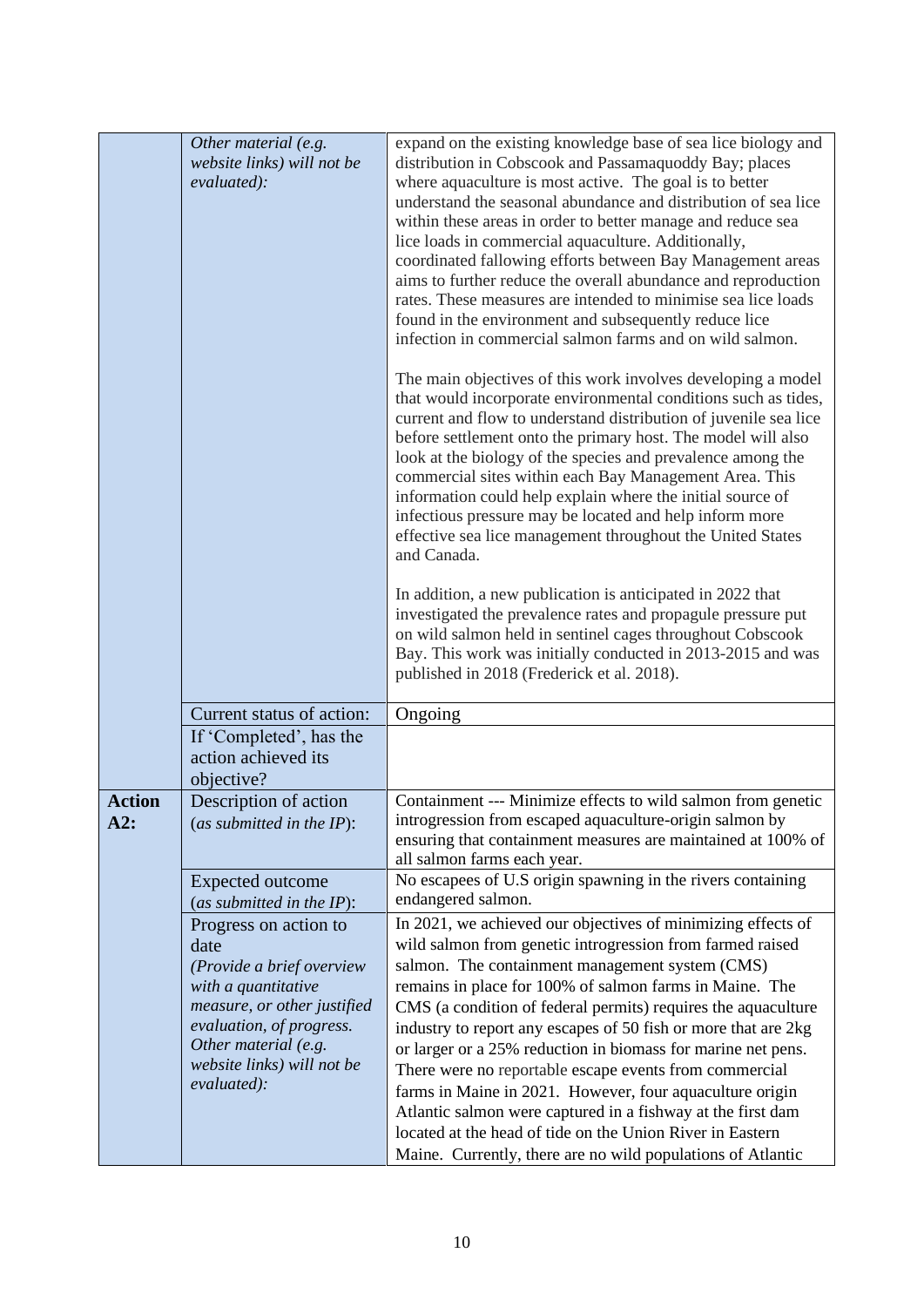|                                                                                                                                                             | salmon in the Union River. The aquaculture fish were not<br>allowed to pass upstream of the dam.<br>A follow up genetic analysis of fin tissue from the 4 captured<br>salmon verified all of the fish originated from a commercial<br>Atlantic salmon grow-out site (Black Island South) in<br>Penobscot Bay which belongs to Cooke Aquaculture. A<br>follow up Containment Management System audit was<br>inconclusive as to the cause of the escape from the facility.<br>Discussions are ongoing with Cooke Aquaculture to further<br>investigate the cause of the escape event and, if appropriate, to<br>require implementation of standard operating procedures to<br>eliminate escapes similar to this in the future. No aquaculture<br>fish were captured at fishways with fish handling facilities on<br>either the Penobscot or Narraguagus Rivers, which are the<br>next closest rivers to the Black Island commercial aquaculture<br>site.                                                                             |
|-------------------------------------------------------------------------------------------------------------------------------------------------------------|------------------------------------------------------------------------------------------------------------------------------------------------------------------------------------------------------------------------------------------------------------------------------------------------------------------------------------------------------------------------------------------------------------------------------------------------------------------------------------------------------------------------------------------------------------------------------------------------------------------------------------------------------------------------------------------------------------------------------------------------------------------------------------------------------------------------------------------------------------------------------------------------------------------------------------------------------------------------------------------------------------------------------------|
|                                                                                                                                                             |                                                                                                                                                                                                                                                                                                                                                                                                                                                                                                                                                                                                                                                                                                                                                                                                                                                                                                                                                                                                                                    |
|                                                                                                                                                             |                                                                                                                                                                                                                                                                                                                                                                                                                                                                                                                                                                                                                                                                                                                                                                                                                                                                                                                                                                                                                                    |
|                                                                                                                                                             |                                                                                                                                                                                                                                                                                                                                                                                                                                                                                                                                                                                                                                                                                                                                                                                                                                                                                                                                                                                                                                    |
|                                                                                                                                                             | For detailed information on industry permitting and reporting<br>requirements please refer to the U.S. Implementation Plan.                                                                                                                                                                                                                                                                                                                                                                                                                                                                                                                                                                                                                                                                                                                                                                                                                                                                                                        |
| Current status of action:                                                                                                                                   | Ongoing                                                                                                                                                                                                                                                                                                                                                                                                                                                                                                                                                                                                                                                                                                                                                                                                                                                                                                                                                                                                                            |
| If 'Completed', has the                                                                                                                                     |                                                                                                                                                                                                                                                                                                                                                                                                                                                                                                                                                                                                                                                                                                                                                                                                                                                                                                                                                                                                                                    |
| action achieved its                                                                                                                                         |                                                                                                                                                                                                                                                                                                                                                                                                                                                                                                                                                                                                                                                                                                                                                                                                                                                                                                                                                                                                                                    |
| objective?                                                                                                                                                  |                                                                                                                                                                                                                                                                                                                                                                                                                                                                                                                                                                                                                                                                                                                                                                                                                                                                                                                                                                                                                                    |
| <b>Action</b><br>Description of action                                                                                                                      | Implement broodstock management protocols at conservation                                                                                                                                                                                                                                                                                                                                                                                                                                                                                                                                                                                                                                                                                                                                                                                                                                                                                                                                                                          |
| A3:<br>(as submitted in the IP):                                                                                                                            |                                                                                                                                                                                                                                                                                                                                                                                                                                                                                                                                                                                                                                                                                                                                                                                                                                                                                                                                                                                                                                    |
| <b>Expected outcome</b>                                                                                                                                     |                                                                                                                                                                                                                                                                                                                                                                                                                                                                                                                                                                                                                                                                                                                                                                                                                                                                                                                                                                                                                                    |
| (as submitted in the IP):                                                                                                                                   |                                                                                                                                                                                                                                                                                                                                                                                                                                                                                                                                                                                                                                                                                                                                                                                                                                                                                                                                                                                                                                    |
|                                                                                                                                                             |                                                                                                                                                                                                                                                                                                                                                                                                                                                                                                                                                                                                                                                                                                                                                                                                                                                                                                                                                                                                                                    |
|                                                                                                                                                             |                                                                                                                                                                                                                                                                                                                                                                                                                                                                                                                                                                                                                                                                                                                                                                                                                                                                                                                                                                                                                                    |
|                                                                                                                                                             |                                                                                                                                                                                                                                                                                                                                                                                                                                                                                                                                                                                                                                                                                                                                                                                                                                                                                                                                                                                                                                    |
|                                                                                                                                                             |                                                                                                                                                                                                                                                                                                                                                                                                                                                                                                                                                                                                                                                                                                                                                                                                                                                                                                                                                                                                                                    |
|                                                                                                                                                             | return in 2021. Maintenance of genetic diversity remains the                                                                                                                                                                                                                                                                                                                                                                                                                                                                                                                                                                                                                                                                                                                                                                                                                                                                                                                                                                       |
| Other material (e.g.                                                                                                                                        | primary goal of the conservation hatchery program: to                                                                                                                                                                                                                                                                                                                                                                                                                                                                                                                                                                                                                                                                                                                                                                                                                                                                                                                                                                              |
| website links) will not be                                                                                                                                  |                                                                                                                                                                                                                                                                                                                                                                                                                                                                                                                                                                                                                                                                                                                                                                                                                                                                                                                                                                                                                                    |
|                                                                                                                                                             |                                                                                                                                                                                                                                                                                                                                                                                                                                                                                                                                                                                                                                                                                                                                                                                                                                                                                                                                                                                                                                    |
|                                                                                                                                                             |                                                                                                                                                                                                                                                                                                                                                                                                                                                                                                                                                                                                                                                                                                                                                                                                                                                                                                                                                                                                                                    |
|                                                                                                                                                             |                                                                                                                                                                                                                                                                                                                                                                                                                                                                                                                                                                                                                                                                                                                                                                                                                                                                                                                                                                                                                                    |
|                                                                                                                                                             | compared over time within a broodstock and between                                                                                                                                                                                                                                                                                                                                                                                                                                                                                                                                                                                                                                                                                                                                                                                                                                                                                                                                                                                 |
|                                                                                                                                                             | broodstocks indicate that similar levels of diversity are present                                                                                                                                                                                                                                                                                                                                                                                                                                                                                                                                                                                                                                                                                                                                                                                                                                                                                                                                                                  |
|                                                                                                                                                             |                                                                                                                                                                                                                                                                                                                                                                                                                                                                                                                                                                                                                                                                                                                                                                                                                                                                                                                                                                                                                                    |
|                                                                                                                                                             |                                                                                                                                                                                                                                                                                                                                                                                                                                                                                                                                                                                                                                                                                                                                                                                                                                                                                                                                                                                                                                    |
|                                                                                                                                                             |                                                                                                                                                                                                                                                                                                                                                                                                                                                                                                                                                                                                                                                                                                                                                                                                                                                                                                                                                                                                                                    |
|                                                                                                                                                             | decreased broodstock number and historic genetic bottleneck,                                                                                                                                                                                                                                                                                                                                                                                                                                                                                                                                                                                                                                                                                                                                                                                                                                                                                                                                                                       |
|                                                                                                                                                             | and in the Sheepscot likely due to consistently low estimates                                                                                                                                                                                                                                                                                                                                                                                                                                                                                                                                                                                                                                                                                                                                                                                                                                                                                                                                                                      |
|                                                                                                                                                             | of effective population size. Average estimates of effective                                                                                                                                                                                                                                                                                                                                                                                                                                                                                                                                                                                                                                                                                                                                                                                                                                                                                                                                                                       |
|                                                                                                                                                             | population size (N <sub>c</sub> ) also vary between broodstocks from 70.1-<br>141.3 for most populations (from 2008 to 2019), to 413.1 for                                                                                                                                                                                                                                                                                                                                                                                                                                                                                                                                                                                                                                                                                                                                                                                                                                                                                         |
| Progress on action to<br>date<br>(Provide a brief overview<br>with a quantitative<br>measure, or other justified<br>evaluation, of progress.<br>evaluated): | hatcheries on an annual basis.<br>Reduce or eliminate the loss in diversity from endangered<br>populations.<br>In 2021, we continued monitoring genetic diversity within<br>seven river-specific broodstock populations to ensure the goals<br>of the conservation hatcheries are being met. Estimates of<br>genetic diversity were obtained from parr-based broodstock<br>collected in 2019 and the sea-run fish sampled during the<br>maintain the genetic characteristics of each individual<br>broodstock, to allow for diversity to persist for natural<br>selection and adaptation to occur, and to ensure that genetic<br>diversity is not being lost inadvertently due to management<br>practices. Estimates of heterozygosity (observed and expected)<br>in each broodstock; however, some broodstocks, particularly<br>the Pleasant and Sheepscot rivers have decreased estimates of<br>allelic diversity relative to other broodstocks. In the case of the<br>Pleasant River, decreased diversity is likely a result of |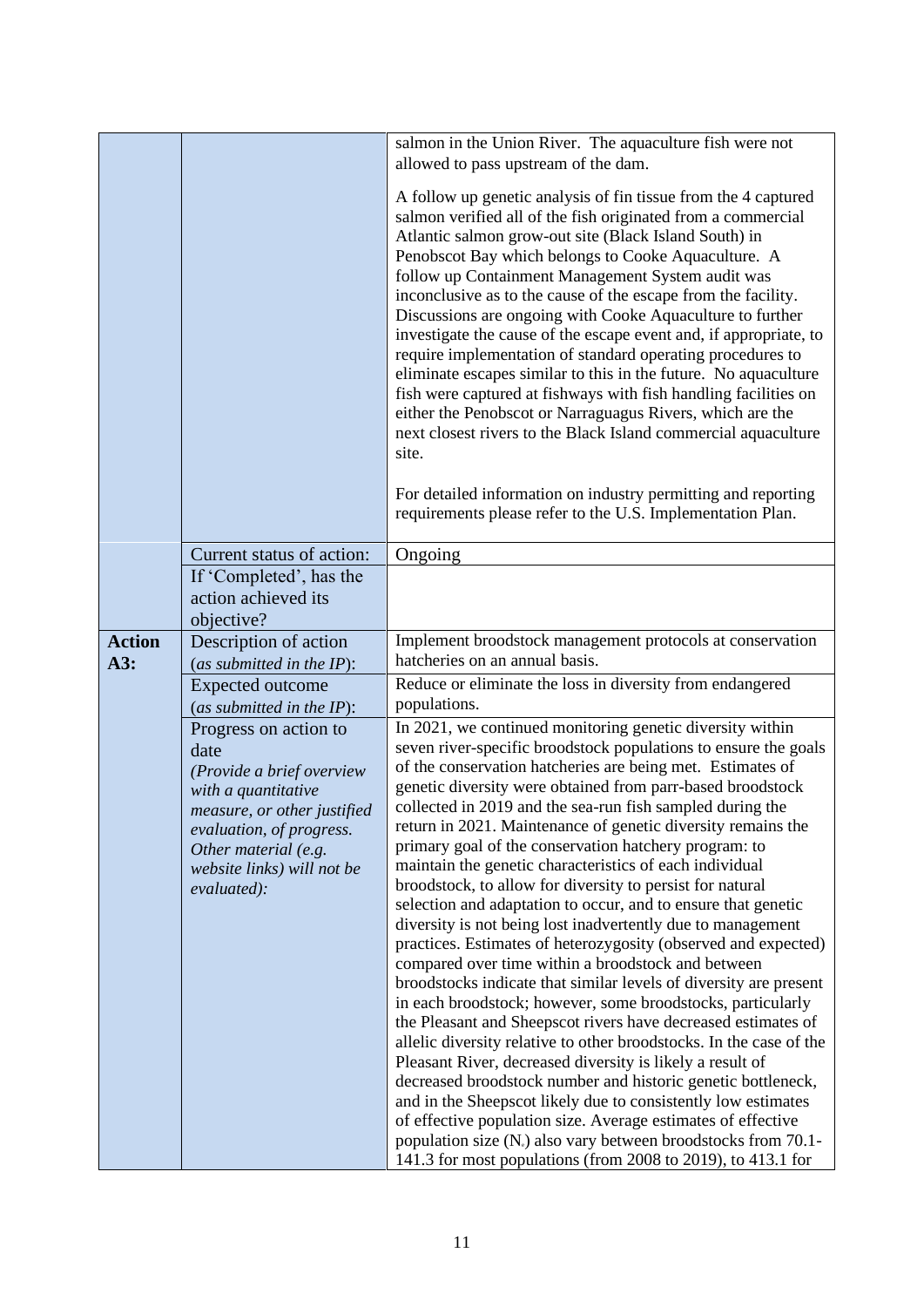|                                    | the Penobscot (an average for 2008 - 2021). The much larger<br>N. for the Penobscot River is due to the larger total broodstock<br>number and overall size of that population. The most recent<br>estimates of effective population size are provided in Table A3<br>(below) and reflect estimates of the number of breeders for the<br>parr-collected broodstocks primarily from a single cohort. The<br>estimate for the Penobscot River is based on multiple year<br>classes of returning adults sampled at time of spawning. Due<br>to the difference in collection times and year classes, there is a<br>two-year lag in the sample year between the two groups (parr<br>and adult).<br>600<br>Estimate of effective population size<br>500<br>400<br>300<br>200<br>100<br>2008 2009<br>2011 2012 2013 2014 2015 2016 2017<br>2018 2019 2020 2021<br>East Machias —— Machias<br>Dennys<br>Narraguagus<br>Penobscot<br>Pleasant<br>Sheepscot<br>Figure A3. Estimates of effective population size for the seven<br>Atlantic salmon broodstocks managed through the<br>conservation hatchery program in Maine based on time of<br>sampling: as parr for the parr-based broodstocks reflecting the<br>number of breeders since each collection year is<br>predominately a single cohort, and estimates of effective<br>population size for returning adults for the Penobscot River,<br>comprised of multiple cohorts (data obtained by the U.S. Fish |                                                                                                                          |
|------------------------------------|---------------------------------------------------------------------------------------------------------------------------------------------------------------------------------------------------------------------------------------------------------------------------------------------------------------------------------------------------------------------------------------------------------------------------------------------------------------------------------------------------------------------------------------------------------------------------------------------------------------------------------------------------------------------------------------------------------------------------------------------------------------------------------------------------------------------------------------------------------------------------------------------------------------------------------------------------------------------------------------------------------------------------------------------------------------------------------------------------------------------------------------------------------------------------------------------------------------------------------------------------------------------------------------------------------------------------------------------------------------------------------------------------------------------------------------------------------|--------------------------------------------------------------------------------------------------------------------------|
| Current status of action:          |                                                                                                                                                                                                                                                                                                                                                                                                                                                                                                                                                                                                                                                                                                                                                                                                                                                                                                                                                                                                                                                                                                                                                                                                                                                                                                                                                                                                                                                         |                                                                                                                          |
| Ongoing<br>If 'Completed', has the |                                                                                                                                                                                                                                                                                                                                                                                                                                                                                                                                                                                                                                                                                                                                                                                                                                                                                                                                                                                                                                                                                                                                                                                                                                                                                                                                                                                                                                                         |                                                                                                                          |
|                                    | action achieved its<br>objective?                                                                                                                                                                                                                                                                                                                                                                                                                                                                                                                                                                                                                                                                                                                                                                                                                                                                                                                                                                                                                                                                                                                                                                                                                                                                                                                                                                                                                       |                                                                                                                          |
| <b>Action</b>                      | Description of action                                                                                                                                                                                                                                                                                                                                                                                                                                                                                                                                                                                                                                                                                                                                                                                                                                                                                                                                                                                                                                                                                                                                                                                                                                                                                                                                                                                                                                   | Reduce stocking of non-native salmonids in the freshwater                                                                |
| A4:                                | (as submitted in the IP):                                                                                                                                                                                                                                                                                                                                                                                                                                                                                                                                                                                                                                                                                                                                                                                                                                                                                                                                                                                                                                                                                                                                                                                                                                                                                                                                                                                                                               | range of endangered salmon to ensure that predatory and<br>competitive effects are minimized.                            |
|                                    | <b>Expected outcome</b>                                                                                                                                                                                                                                                                                                                                                                                                                                                                                                                                                                                                                                                                                                                                                                                                                                                                                                                                                                                                                                                                                                                                                                                                                                                                                                                                                                                                                                 | Minimally, the current locations for stocking non-native                                                                 |
|                                    | (as submitted in the IP):                                                                                                                                                                                                                                                                                                                                                                                                                                                                                                                                                                                                                                                                                                                                                                                                                                                                                                                                                                                                                                                                                                                                                                                                                                                                                                                                                                                                                               | salmonids will be maintained where only the Sandy River is                                                               |
|                                    |                                                                                                                                                                                                                                                                                                                                                                                                                                                                                                                                                                                                                                                                                                                                                                                                                                                                                                                                                                                                                                                                                                                                                                                                                                                                                                                                                                                                                                                         | routinely stocked with brown trout.                                                                                      |
|                                    | Progress on action to<br>date                                                                                                                                                                                                                                                                                                                                                                                                                                                                                                                                                                                                                                                                                                                                                                                                                                                                                                                                                                                                                                                                                                                                                                                                                                                                                                                                                                                                                           | In 2021, there continued to be no stocking of non-native<br>salmonids in rivers that support endangered Atlantic salmon. |
|                                    | (Provide a brief overview                                                                                                                                                                                                                                                                                                                                                                                                                                                                                                                                                                                                                                                                                                                                                                                                                                                                                                                                                                                                                                                                                                                                                                                                                                                                                                                                                                                                                               | However, there continues to be brown trout stocked in the                                                                |
|                                    | with a quantitative                                                                                                                                                                                                                                                                                                                                                                                                                                                                                                                                                                                                                                                                                                                                                                                                                                                                                                                                                                                                                                                                                                                                                                                                                                                                                                                                                                                                                                     | Sandy River, which is actively being managed for Atlantic                                                                |
|                                    | measure, or other justified                                                                                                                                                                                                                                                                                                                                                                                                                                                                                                                                                                                                                                                                                                                                                                                                                                                                                                                                                                                                                                                                                                                                                                                                                                                                                                                                                                                                                             | salmon recovery efforts. Stocking of brown trout in the Sandy                                                            |
|                                    | evaluation, of progress.                                                                                                                                                                                                                                                                                                                                                                                                                                                                                                                                                                                                                                                                                                                                                                                                                                                                                                                                                                                                                                                                                                                                                                                                                                                                                                                                                                                                                                | has either decreased or been maintained throughout the term                                                              |
|                                    | Other material (e.g.                                                                                                                                                                                                                                                                                                                                                                                                                                                                                                                                                                                                                                                                                                                                                                                                                                                                                                                                                                                                                                                                                                                                                                                                                                                                                                                                                                                                                                    | of this reporting cycle, which is consistent with our expected<br>outcome.                                               |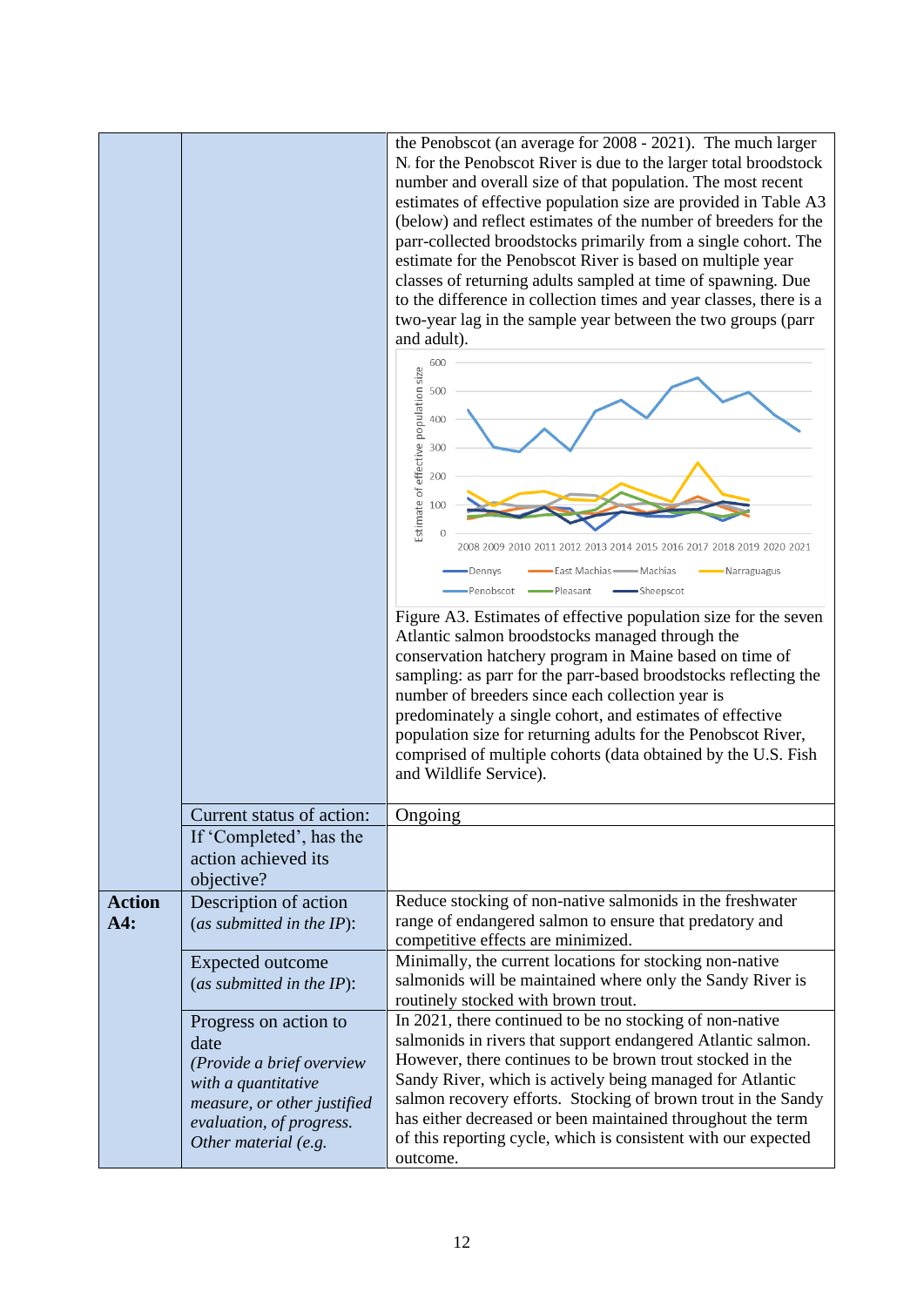| website links) will not be<br>evaluated):                    |                                                                                                                                                                                                                                                                                                                                                                                                                                                                                                                                                                                                                                                                                                                                                                                                                                                                                                                                            |               |
|--------------------------------------------------------------|--------------------------------------------------------------------------------------------------------------------------------------------------------------------------------------------------------------------------------------------------------------------------------------------------------------------------------------------------------------------------------------------------------------------------------------------------------------------------------------------------------------------------------------------------------------------------------------------------------------------------------------------------------------------------------------------------------------------------------------------------------------------------------------------------------------------------------------------------------------------------------------------------------------------------------------------|---------------|
|                                                              | Year                                                                                                                                                                                                                                                                                                                                                                                                                                                                                                                                                                                                                                                                                                                                                                                                                                                                                                                                       | <b>Number</b> |
|                                                              | 2019                                                                                                                                                                                                                                                                                                                                                                                                                                                                                                                                                                                                                                                                                                                                                                                                                                                                                                                                       | 4,600         |
|                                                              | 2020                                                                                                                                                                                                                                                                                                                                                                                                                                                                                                                                                                                                                                                                                                                                                                                                                                                                                                                                       | 3,700         |
|                                                              | 2021                                                                                                                                                                                                                                                                                                                                                                                                                                                                                                                                                                                                                                                                                                                                                                                                                                                                                                                                       | 3,700         |
|                                                              | As a product of decades of stocking, brown trout now spawn<br>successfully and have become well-established in the Sandy<br>River. The impact that brown trout are having on the already<br>very low populations of Atlantic salmon in these systems is<br>not well known.<br>Non-native brown trout and rainbow trout are also routinely<br>stocked in lakes and ponds throughout the range of the Gulf of<br>Maine population that currently do not support wild sea-run<br>Atlantic salmon. There are also a few rivers that are stocked<br>with brown trout that currently do not have known populations<br>of Atlantic salmon but are designated as Atlantic salmon<br>critical habitat. Over the last year, no additional progress has<br>been made to further reduce the stocking of non-native<br>salmonids (i.e., brown trout) to minimise interactions with<br>wild Atlantic salmon although such stocking has not<br>increased. |               |
| Current status of action:                                    | Ongoing.                                                                                                                                                                                                                                                                                                                                                                                                                                                                                                                                                                                                                                                                                                                                                                                                                                                                                                                                   |               |
| If 'Completed', has the<br>action achieved its<br>objective? |                                                                                                                                                                                                                                                                                                                                                                                                                                                                                                                                                                                                                                                                                                                                                                                                                                                                                                                                            |               |

| 4:  | Additional information required under the Convention                                            |
|-----|-------------------------------------------------------------------------------------------------|
|     |                                                                                                 |
|     | 4.1 Details of any laws, regulations and programmes that have been adopted or repealed since    |
|     | the last notification.                                                                          |
| N/A |                                                                                                 |
|     | 4.2 Details of any new commitments concerning the adoption or maintenance in force for          |
|     | specified periods of time of conservation, restoration, and other management measures.          |
| N/A |                                                                                                 |
|     | 4.3 Details of any new actions to prohibit fishing for salmon beyond 12 nautical miles.         |
|     |                                                                                                 |
| N/A |                                                                                                 |
|     | 4.4 Details of any new actions to invite the attention of States not party to the Convention to |
|     | matters relating to the activities of its vessels which could adversely affect salmon stocks    |
|     | subject to the Convention.                                                                      |
| N/A |                                                                                                 |
|     |                                                                                                 |